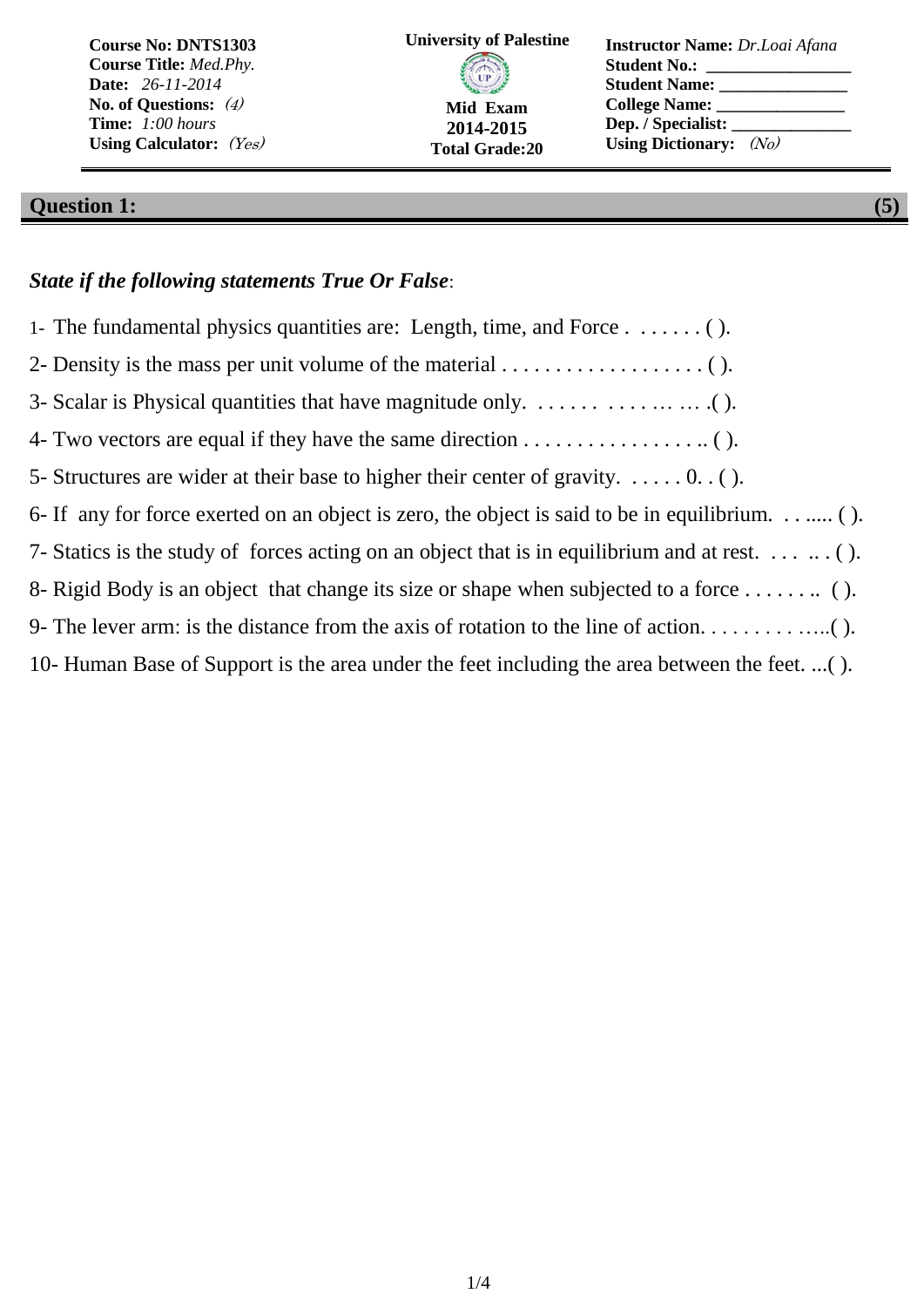| <b>Course No: DNTS1303</b>     | <b>University of Palestine</b> | <b>Instructor Name:</b> Dr.Loai Afana |
|--------------------------------|--------------------------------|---------------------------------------|
| <b>Course Title: Med. Phy.</b> |                                | <b>Student No.:</b>                   |
| <b>Date:</b> 26-11-2014        | <b>CIP</b>                     | <b>Student Name:</b>                  |
| No. of Questions: $(4)$        | Mid Exam                       | College Name:                         |
| <b>Time:</b> 1:00 hours        | 2014-2015                      |                                       |
| Using Calculator: $(Y_{es})$   | <b>Total Grade:20</b>          | Using Dictionary: $(N_0)$             |

### **Question 2: (5)**

The position of a particle moving under uniform acceleration is some function of time and the acceleration. Suppose we write this position: *m . t n* where , *k* is a dimensionless constant. Use the dimensional analysis to determine the power n and m.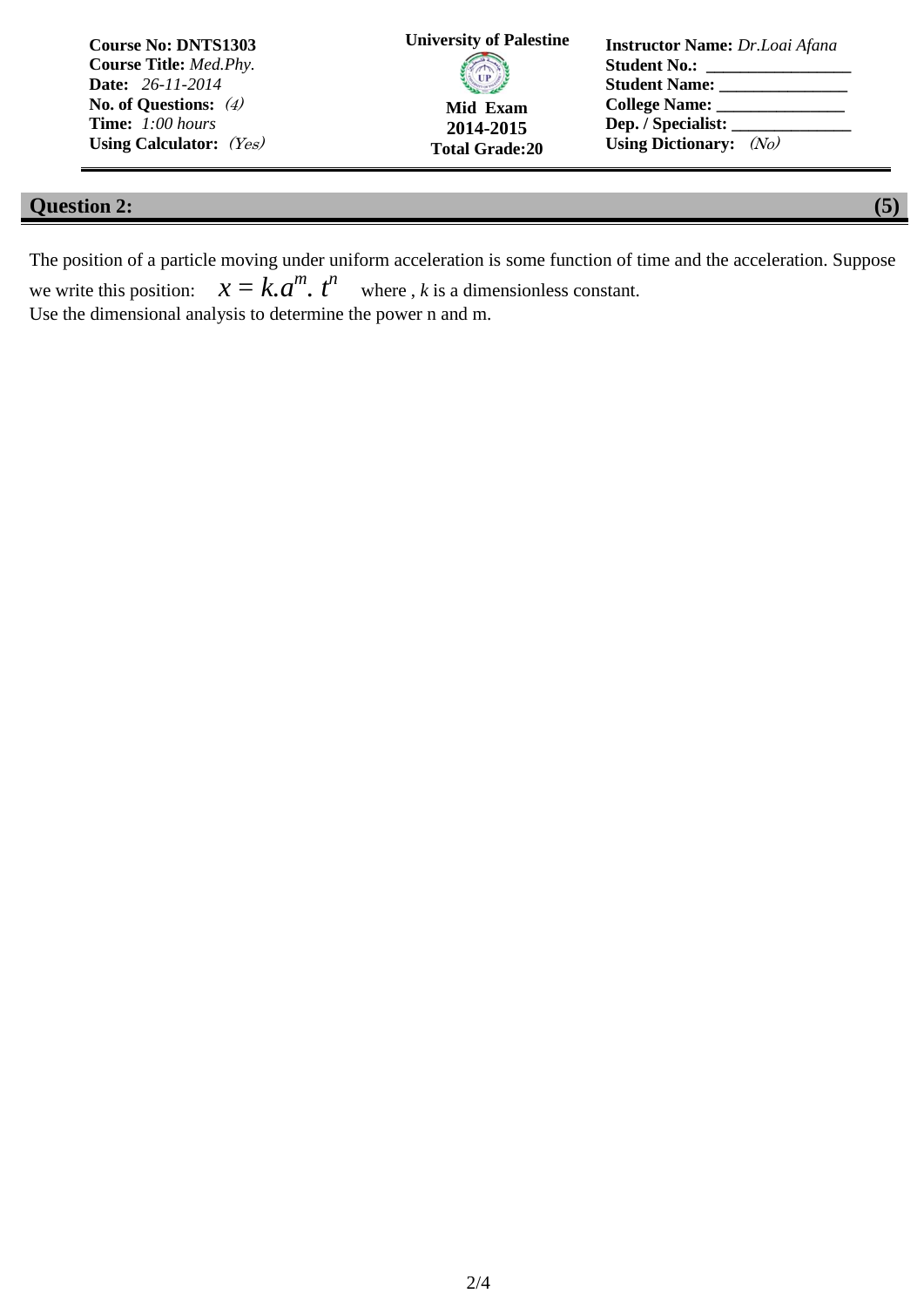| <b>Course No: DNTS1303</b>     | <b>University of Palestine</b> | <b>Instructor Name:</b> Dr.Loai Afana |
|--------------------------------|--------------------------------|---------------------------------------|
| <b>Course Title: Med. Phy.</b> |                                | <b>Student No.:</b>                   |
| <b>Date:</b> 26-11-2014        | <b>CIP</b>                     | <b>Student Name:</b>                  |
| No. of Questions: $(4)$        | Mid Exam                       | College Name:                         |
| Time: 1:00 hours               | 2014-2015                      | Dep. / Specialist:                    |
| Using Calculator: $(Y_{es})$   | <b>Total Grade:20</b>          | Using Dictionary: $(N_0)$             |

### **Question 3: (5)**

A forearm in the position shown in the figure.

The weight of the forearm is  $w = 12$  N and can be treated as concentrated at the joint P shown. Given moment arms from the joint P of 5 cm for the muscles and 15cm for the forearm.

- Draw F.B.D.

- Find the force exerted by the biceps muscle and,
- Find the force exerted by the elbow joint.

**Biceps CONTROLLER**